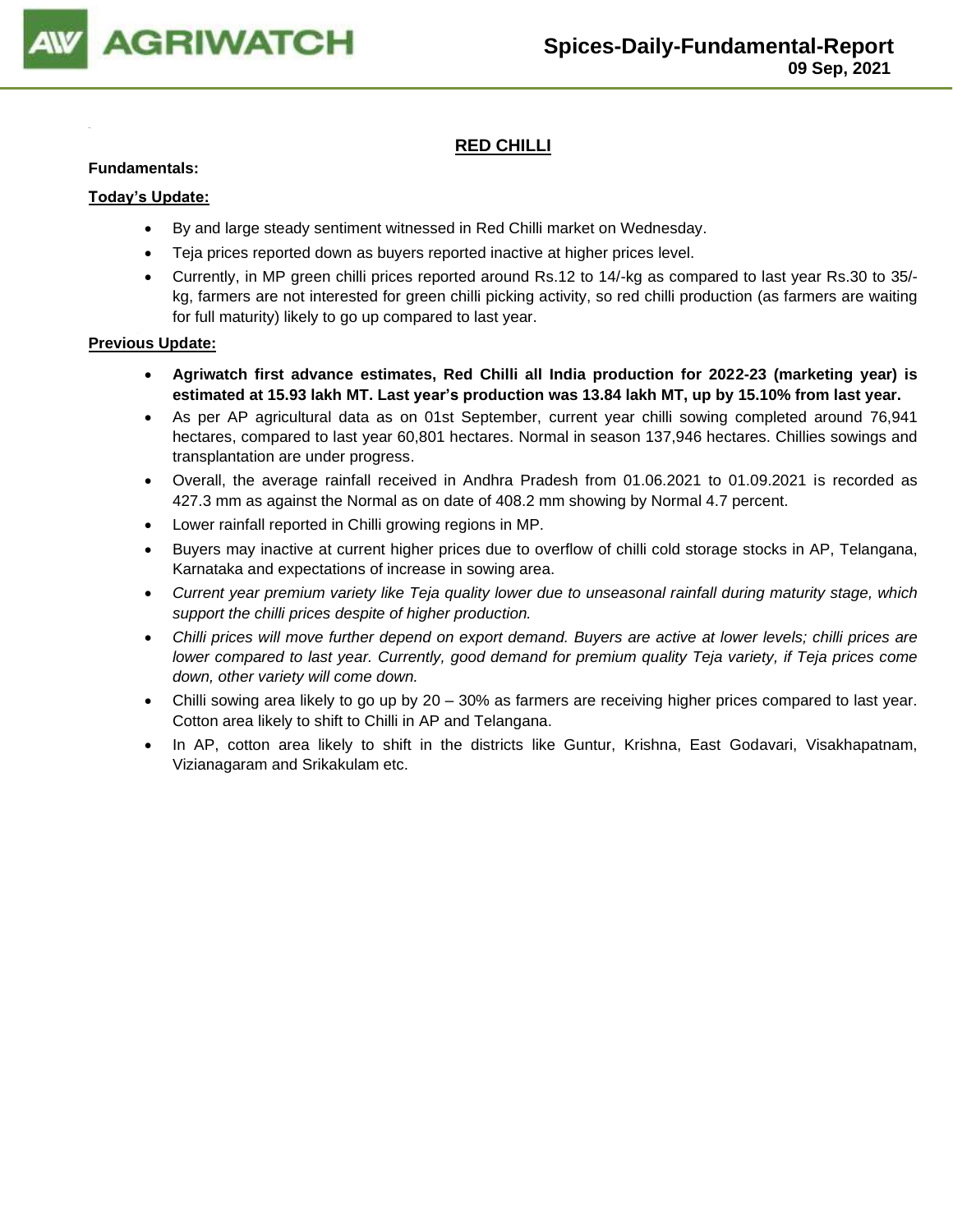

|                                                            |                            | Red Chilli Spot Market Prices(Loose): (Rs/Qtl) |                      |               |                                                                                                                                                                                                                                                                                                                                                                                                                                                                                                                                                                                                                                                                                                                                                                                                                                                                                                                                                                                                                                                                                                                                                                               |               |                |
|------------------------------------------------------------|----------------------------|------------------------------------------------|----------------------|---------------|-------------------------------------------------------------------------------------------------------------------------------------------------------------------------------------------------------------------------------------------------------------------------------------------------------------------------------------------------------------------------------------------------------------------------------------------------------------------------------------------------------------------------------------------------------------------------------------------------------------------------------------------------------------------------------------------------------------------------------------------------------------------------------------------------------------------------------------------------------------------------------------------------------------------------------------------------------------------------------------------------------------------------------------------------------------------------------------------------------------------------------------------------------------------------------|---------------|----------------|
| <b>State</b>                                               | <b>Centre</b>              | Grade                                          | 08-<br><b>Sep-21</b> | 08-Sep-<br>21 | 07-Sep-<br>21                                                                                                                                                                                                                                                                                                                                                                                                                                                                                                                                                                                                                                                                                                                                                                                                                                                                                                                                                                                                                                                                                                                                                                 | 07-Sep-<br>21 |                |
|                                                            |                            |                                                | Low                  | High          | Change<br>High<br>Low<br>9000<br>10000<br><b>Unch</b><br>10000<br><b>Unch</b><br>11000<br>13000<br>$-500$<br>14500<br>12500<br><b>Unch</b><br>13000<br>12500<br>13500<br><b>Unch</b><br>7000<br><b>Unch</b><br>9000<br>15000<br>16000<br><b>Unch</b><br><b>Unch</b><br>13000<br>14000<br>13000<br><b>Unch</b><br>13500<br>12500<br>13500<br><b>Unch</b><br>12000<br>14300<br><b>Unch</b><br>12900<br>14600<br><b>Unch</b><br>12100<br>13600<br><b>Unch</b><br><b>Unch</b><br>12000<br>13100<br><b>NA</b><br><b>NA</b><br>5500<br><b>Unch</b><br>8000<br>Closed<br>Closed<br>Closed<br>Closed<br>Closed<br>Closed<br>Closed<br>Closed<br>-<br>Closed<br>Closed<br>Closed<br>Closed<br>Closed<br>Closed<br>Closed<br>Closed<br>Closed<br>Closed<br>Closed<br>Closed<br>Closed<br>Closed<br>Closed<br>Closed<br>Closed<br>Closed<br><b>NA</b><br><b>NA</b><br><b>NA</b><br><b>NA</b><br><b>NA</b><br><b>NA</b><br><b>NA</b><br><b>NA</b><br>$\qquad \qquad \blacksquare$<br><b>NA</b><br><b>NA</b><br>$\blacksquare$<br><b>NA</b><br><b>NA</b><br><b>NA</b><br><b>NA</b><br><b>NA</b><br><b>NA</b><br><b>NA</b><br><b>NA</b><br><b>NA</b><br><b>NA</b><br><b>NA</b><br><b>NA</b> |               |                |
|                                                            |                            | <b>NCDEX Quality</b>                           | 9000                 | 10000         |                                                                                                                                                                                                                                                                                                                                                                                                                                                                                                                                                                                                                                                                                                                                                                                                                                                                                                                                                                                                                                                                                                                                                                               |               |                |
|                                                            |                            | <b>LCA 334</b>                                 | 10000                | 11000         |                                                                                                                                                                                                                                                                                                                                                                                                                                                                                                                                                                                                                                                                                                                                                                                                                                                                                                                                                                                                                                                                                                                                                                               |               |                |
|                                                            |                            | Teja                                           | 12500                | 14000         |                                                                                                                                                                                                                                                                                                                                                                                                                                                                                                                                                                                                                                                                                                                                                                                                                                                                                                                                                                                                                                                                                                                                                                               |               |                |
|                                                            |                            | No. 273                                        | 12500                | 13000         |                                                                                                                                                                                                                                                                                                                                                                                                                                                                                                                                                                                                                                                                                                                                                                                                                                                                                                                                                                                                                                                                                                                                                                               |               |                |
|                                                            | Guntur                     | No. 5                                          | 12500                | 13500         |                                                                                                                                                                                                                                                                                                                                                                                                                                                                                                                                                                                                                                                                                                                                                                                                                                                                                                                                                                                                                                                                                                                                                                               |               |                |
| <b>Andhra Pradesh</b>                                      | <b>Benchmark</b><br>market | Fatki                                          | 7000                 | 9000          |                                                                                                                                                                                                                                                                                                                                                                                                                                                                                                                                                                                                                                                                                                                                                                                                                                                                                                                                                                                                                                                                                                                                                                               |               |                |
|                                                            |                            | Byadgi                                         | 15000                | 16000         |                                                                                                                                                                                                                                                                                                                                                                                                                                                                                                                                                                                                                                                                                                                                                                                                                                                                                                                                                                                                                                                                                                                                                                               |               |                |
|                                                            |                            | <b>US 341</b>                                  | 13000                | 14000         |                                                                                                                                                                                                                                                                                                                                                                                                                                                                                                                                                                                                                                                                                                                                                                                                                                                                                                                                                                                                                                                                                                                                                                               |               |                |
|                                                            |                            | Denvor Delux                                   | 13000                | 13500         |                                                                                                                                                                                                                                                                                                                                                                                                                                                                                                                                                                                                                                                                                                                                                                                                                                                                                                                                                                                                                                                                                                                                                                               |               |                |
|                                                            |                            | Indam <sub>5</sub>                             | 12500                | 13500         |                                                                                                                                                                                                                                                                                                                                                                                                                                                                                                                                                                                                                                                                                                                                                                                                                                                                                                                                                                                                                                                                                                                                                                               |               |                |
|                                                            |                            | Teja                                           | 12000                | 14300         |                                                                                                                                                                                                                                                                                                                                                                                                                                                                                                                                                                                                                                                                                                                                                                                                                                                                                                                                                                                                                                                                                                                                                                               |               |                |
|                                                            |                            | Wonder Hot                                     | 12900                | 14600         |                                                                                                                                                                                                                                                                                                                                                                                                                                                                                                                                                                                                                                                                                                                                                                                                                                                                                                                                                                                                                                                                                                                                                                               |               |                |
|                                                            |                            | 341                                            | 12100                | 13600         |                                                                                                                                                                                                                                                                                                                                                                                                                                                                                                                                                                                                                                                                                                                                                                                                                                                                                                                                                                                                                                                                                                                                                                               |               |                |
|                                                            | Warangal                   | Denvor Delux                                   | 12000                | 13100         |                                                                                                                                                                                                                                                                                                                                                                                                                                                                                                                                                                                                                                                                                                                                                                                                                                                                                                                                                                                                                                                                                                                                                                               |               |                |
| Telangana                                                  |                            | Paprika                                        | <b>NA</b>            | <b>NA</b>     |                                                                                                                                                                                                                                                                                                                                                                                                                                                                                                                                                                                                                                                                                                                                                                                                                                                                                                                                                                                                                                                                                                                                                                               |               |                |
|                                                            |                            | Fatki                                          | 5500                 | 8000          |                                                                                                                                                                                                                                                                                                                                                                                                                                                                                                                                                                                                                                                                                                                                                                                                                                                                                                                                                                                                                                                                                                                                                                               |               |                |
|                                                            | Khammam                    | Teja (Cold storage)                            | 11000                | 13900         |                                                                                                                                                                                                                                                                                                                                                                                                                                                                                                                                                                                                                                                                                                                                                                                                                                                                                                                                                                                                                                                                                                                                                                               |               |                |
|                                                            |                            | Teja (Non cold storage)                        | <b>NA</b>            | <b>NA</b>     |                                                                                                                                                                                                                                                                                                                                                                                                                                                                                                                                                                                                                                                                                                                                                                                                                                                                                                                                                                                                                                                                                                                                                                               |               |                |
|                                                            |                            | No. 12                                         | <b>NA</b>            | <b>NA</b>     |                                                                                                                                                                                                                                                                                                                                                                                                                                                                                                                                                                                                                                                                                                                                                                                                                                                                                                                                                                                                                                                                                                                                                                               |               |                |
|                                                            |                            | <b>Indu 2070</b>                               | 12500                | 13500         |                                                                                                                                                                                                                                                                                                                                                                                                                                                                                                                                                                                                                                                                                                                                                                                                                                                                                                                                                                                                                                                                                                                                                                               |               |                |
|                                                            | <b>Bedia</b>               | Fatki                                          | 6500                 | 8000          |                                                                                                                                                                                                                                                                                                                                                                                                                                                                                                                                                                                                                                                                                                                                                                                                                                                                                                                                                                                                                                                                                                                                                                               |               |                |
| <b>Madhya Pradesh</b><br>Jhankar<br>Ganesh<br>Teja(Khamam) |                            |                                                | 9000                 | 11500         |                                                                                                                                                                                                                                                                                                                                                                                                                                                                                                                                                                                                                                                                                                                                                                                                                                                                                                                                                                                                                                                                                                                                                                               |               |                |
|                                                            | <b>NA</b>                  | <b>NA</b>                                      |                      |               |                                                                                                                                                                                                                                                                                                                                                                                                                                                                                                                                                                                                                                                                                                                                                                                                                                                                                                                                                                                                                                                                                                                                                                               |               |                |
|                                                            |                            |                                                | 17000                | 17500         |                                                                                                                                                                                                                                                                                                                                                                                                                                                                                                                                                                                                                                                                                                                                                                                                                                                                                                                                                                                                                                                                                                                                                                               |               |                |
|                                                            |                            | M.P. MacoTeja                                  | <b>NA</b>            | <b>NA</b>     |                                                                                                                                                                                                                                                                                                                                                                                                                                                                                                                                                                                                                                                                                                                                                                                                                                                                                                                                                                                                                                                                                                                                                                               |               |                |
|                                                            |                            | Pala 12                                        | <b>NA</b>            | <b>NA</b>     |                                                                                                                                                                                                                                                                                                                                                                                                                                                                                                                                                                                                                                                                                                                                                                                                                                                                                                                                                                                                                                                                                                                                                                               |               |                |
|                                                            | <b>New Delhi</b>           | <b>LCA 334</b>                                 | NA                   | <b>NA</b>     |                                                                                                                                                                                                                                                                                                                                                                                                                                                                                                                                                                                                                                                                                                                                                                                                                                                                                                                                                                                                                                                                                                                                                                               |               |                |
| <b>Delhi</b>                                               |                            | Fatki                                          | <b>NA</b>            | <b>NA</b>     |                                                                                                                                                                                                                                                                                                                                                                                                                                                                                                                                                                                                                                                                                                                                                                                                                                                                                                                                                                                                                                                                                                                                                                               |               |                |
|                                                            |                            | Packing                                        | NA                   | <b>NA</b>     |                                                                                                                                                                                                                                                                                                                                                                                                                                                                                                                                                                                                                                                                                                                                                                                                                                                                                                                                                                                                                                                                                                                                                                               |               |                |
|                                                            |                            | Dabbi                                          | <b>NA</b>            | <b>NA</b>     |                                                                                                                                                                                                                                                                                                                                                                                                                                                                                                                                                                                                                                                                                                                                                                                                                                                                                                                                                                                                                                                                                                                                                                               |               |                |
|                                                            |                            | Guntur                                         | NА                   | <b>NA</b>     |                                                                                                                                                                                                                                                                                                                                                                                                                                                                                                                                                                                                                                                                                                                                                                                                                                                                                                                                                                                                                                                                                                                                                                               |               |                |
|                                                            |                            | Kaddi                                          | NА                   | <b>NA</b>     |                                                                                                                                                                                                                                                                                                                                                                                                                                                                                                                                                                                                                                                                                                                                                                                                                                                                                                                                                                                                                                                                                                                                                                               |               |                |
|                                                            |                            | Dabbi Dlx Local                                | NA                   | <b>NA</b>     |                                                                                                                                                                                                                                                                                                                                                                                                                                                                                                                                                                                                                                                                                                                                                                                                                                                                                                                                                                                                                                                                                                                                                                               |               |                |
|                                                            |                            | Dabbi Medium Best (Local)                      | NА                   | <b>NA</b>     |                                                                                                                                                                                                                                                                                                                                                                                                                                                                                                                                                                                                                                                                                                                                                                                                                                                                                                                                                                                                                                                                                                                                                                               |               |                |
|                                                            |                            | Dabbi Best (Bellary)                           | <b>NA</b>            | <b>NA</b>     |                                                                                                                                                                                                                                                                                                                                                                                                                                                                                                                                                                                                                                                                                                                                                                                                                                                                                                                                                                                                                                                                                                                                                                               |               |                |
|                                                            |                            | <b>KDL Deluxe (Local)</b>                      | NА                   | <b>NA</b>     |                                                                                                                                                                                                                                                                                                                                                                                                                                                                                                                                                                                                                                                                                                                                                                                                                                                                                                                                                                                                                                                                                                                                                                               |               |                |
|                                                            |                            | <b>KDL Deluxe (Bellary)</b>                    | NA                   | <b>NA</b>     |                                                                                                                                                                                                                                                                                                                                                                                                                                                                                                                                                                                                                                                                                                                                                                                                                                                                                                                                                                                                                                                                                                                                                                               |               |                |
| <b>Karnataka</b>                                           | <b>Byadgi</b>              | <b>KDL Best(Local)</b>                         | <b>NA</b>            | <b>NA</b>     |                                                                                                                                                                                                                                                                                                                                                                                                                                                                                                                                                                                                                                                                                                                                                                                                                                                                                                                                                                                                                                                                                                                                                                               |               |                |
|                                                            |                            | <b>KDL Best(Bellary)</b>                       | <b>NA</b>            | <b>NA</b>     |                                                                                                                                                                                                                                                                                                                                                                                                                                                                                                                                                                                                                                                                                                                                                                                                                                                                                                                                                                                                                                                                                                                                                                               |               |                |
|                                                            |                            | <b>KDL Medium</b>                              | <b>NA</b>            | <b>NA</b>     |                                                                                                                                                                                                                                                                                                                                                                                                                                                                                                                                                                                                                                                                                                                                                                                                                                                                                                                                                                                                                                                                                                                                                                               |               |                |
|                                                            |                            | Denvor Deluxe                                  | NА                   | <b>NA</b>     | <b>NA</b>                                                                                                                                                                                                                                                                                                                                                                                                                                                                                                                                                                                                                                                                                                                                                                                                                                                                                                                                                                                                                                                                                                                                                                     | <b>NA</b>     |                |
|                                                            |                            | 2043                                           | <b>NA</b>            | <b>NA</b>     | <b>NA</b>                                                                                                                                                                                                                                                                                                                                                                                                                                                                                                                                                                                                                                                                                                                                                                                                                                                                                                                                                                                                                                                                                                                                                                     | <b>NA</b>     |                |
|                                                            |                            | 5531                                           | <b>NA</b>            | <b>NA</b>     | <b>NA</b>                                                                                                                                                                                                                                                                                                                                                                                                                                                                                                                                                                                                                                                                                                                                                                                                                                                                                                                                                                                                                                                                                                                                                                     | <b>NA</b>     | $\blacksquare$ |
|                                                            |                            | C <sub>5</sub>                                 | <b>NA</b>            | <b>NA</b>     | <b>NA</b>                                                                                                                                                                                                                                                                                                                                                                                                                                                                                                                                                                                                                                                                                                                                                                                                                                                                                                                                                                                                                                                                                                                                                                     | <b>NA</b>     |                |
|                                                            |                            | <b>KDL Fatki</b>                               | <b>NA</b>            | <b>NA</b>     | <b>NA</b>                                                                                                                                                                                                                                                                                                                                                                                                                                                                                                                                                                                                                                                                                                                                                                                                                                                                                                                                                                                                                                                                                                                                                                     | <b>NA</b>     |                |
|                                                            |                            | Seed Fatki                                     | <b>NA</b>            | <b>NA</b>     | <b>NA</b>                                                                                                                                                                                                                                                                                                                                                                                                                                                                                                                                                                                                                                                                                                                                                                                                                                                                                                                                                                                                                                                                                                                                                                     | <b>NA</b>     |                |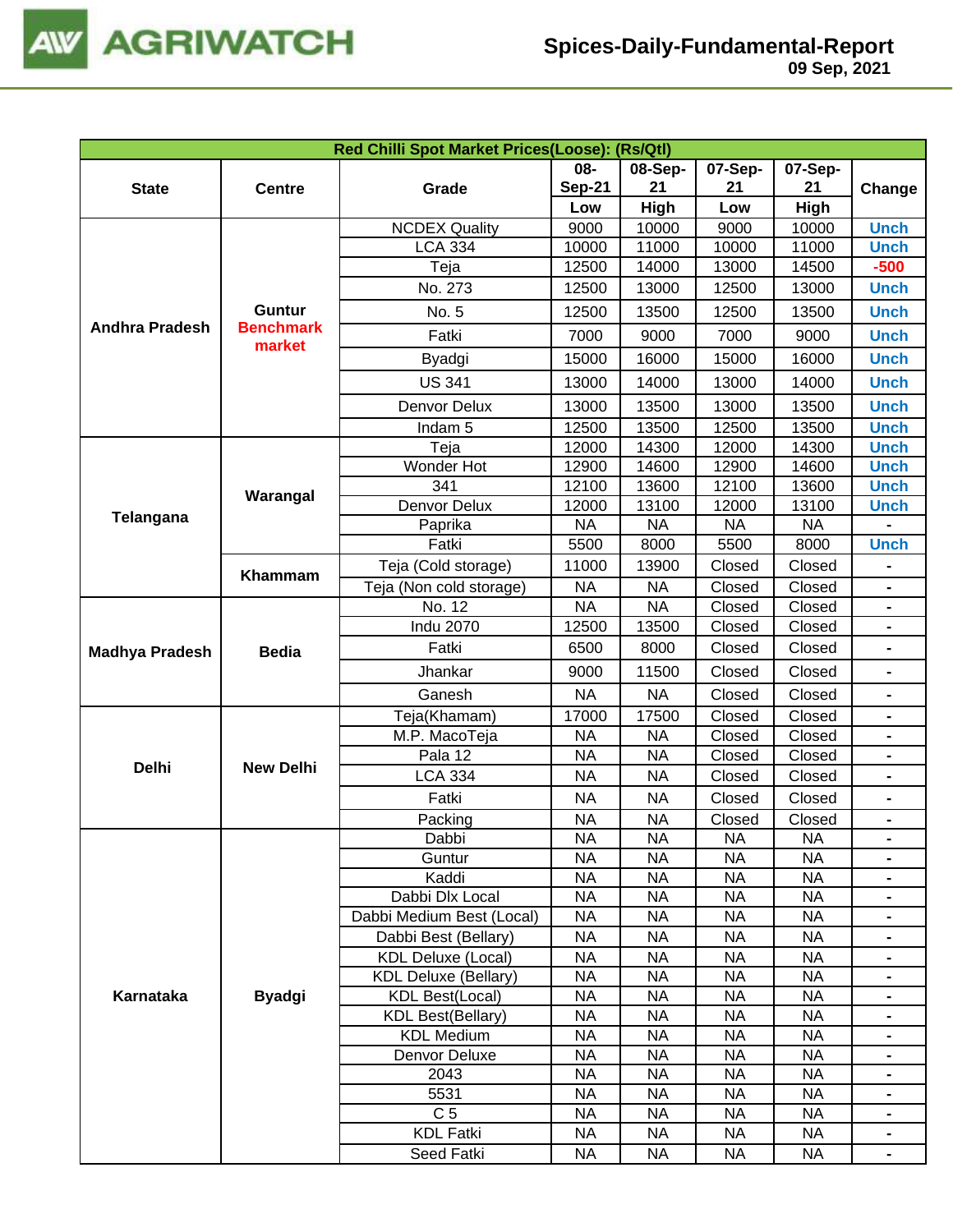

|                | Arrivals & Off-take in bags (1 bag = 45 Kg), (1 bag = $38Kgs$ )* |                               |           |           |             |  |  |  |  |
|----------------|------------------------------------------------------------------|-------------------------------|-----------|-----------|-------------|--|--|--|--|
| <b>State</b>   | <b>Centre</b>                                                    | <b>Parameter</b>              | 08-Sep-21 | 07-Sep-21 | Change      |  |  |  |  |
| Andhra Pradesh | Guntur                                                           | Arrivals                      | 100000    | 100000    | <b>Unch</b> |  |  |  |  |
|                |                                                                  | Off-take                      | 50000     | 50000     | <b>Unch</b> |  |  |  |  |
|                | Warangal                                                         | Arrivals                      | 6000      | 4000      | 2000        |  |  |  |  |
| Telangana      | Khammam                                                          | Arrivals (Cold storage) *     | 20000     | Closed    |             |  |  |  |  |
|                |                                                                  | Arrivals (Non cold storage) * | <b>NA</b> | Closed    |             |  |  |  |  |
| Karnataka      | <b>Byadgi</b>                                                    | Arrivals                      | NA        | <b>NA</b> |             |  |  |  |  |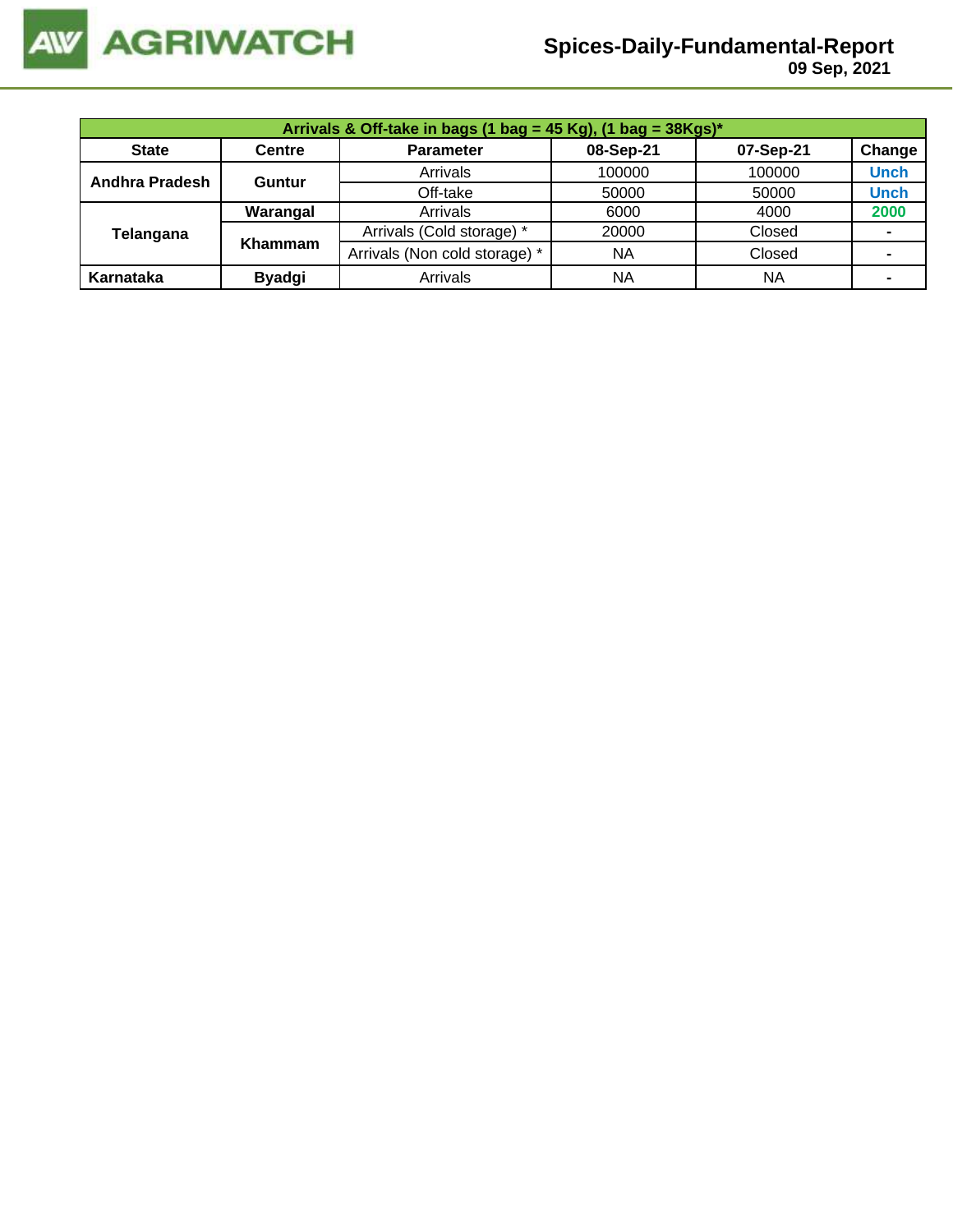

## **TURMERIC**

## **Fundamentals:**

## **Today's Update:**

• Steady sentiment witnessed in the Turmeric spot market on Wednesday.

- *Agriwatch first advance estimates, Turmeric all India production for 2022-23 (marketing year) is estimated at 4.89 lakh MT. Last year's production was 4.46 lakh MT, up by 9.64% from last year.*
- As per AP agricultural data as on 01<sup>st</sup> September, current year Turmeric sowing completed around 12,841 hectares, compared to last year 13,367 hectares. Normal in season 19,551 hectares.
- Festive demand likely to start from September onwards may support prices amid some crop damage reports in Maharashtra and Telangana may add the sentiment.
- For the 2021-22 marketing period, Agriwatch expected 0.62 lakh MT ending stocks (with increasing exports and domestic consumption), which is lower than 0.98 lakh MT from last year, likely to support prices from the current level.

|                       | <b>Turmeric Spot Market Prices (Loose): (Rs/Qtl)</b> |                               |           |           |                |  |  |
|-----------------------|------------------------------------------------------|-------------------------------|-----------|-----------|----------------|--|--|
| <b>State</b>          | <b>Centre</b>                                        | Grade                         | 08-Sep-21 | 07-Sep-21 | Change         |  |  |
|                       |                                                      | Nizam quality                 | 7600      | Closed    |                |  |  |
|                       | <b>Nizamabad</b>                                     | Double polish finger          | 8300      | Closed    | $\blacksquare$ |  |  |
|                       | <b>Benchmark market</b>                              | Gattah (unpolished)           | 6800      | Closed    |                |  |  |
| Telangana             |                                                      | Gattah (double polished)      | 7500      | Closed    |                |  |  |
|                       |                                                      | Finger                        | 6300      | 6300      | <b>Unch</b>    |  |  |
|                       | Warangal                                             | Round                         | 5900      | 5900      | <b>Unch</b>    |  |  |
|                       |                                                      | Finger                        | 7200      | 7200      | <b>Unch</b>    |  |  |
|                       | <b>Erode</b>                                         | Gattah                        | 6700      | 6700      | <b>Unch</b>    |  |  |
|                       |                                                      | Sellem                        | 7800      | 7800      | <b>Unch</b>    |  |  |
| <b>Tamil Nadu</b>     | Coimbatore                                           | <b>Bulb</b>                   | <b>NA</b> | <b>NA</b> |                |  |  |
|                       |                                                      | Finger                        | <b>NA</b> | <b>NA</b> |                |  |  |
|                       | <b>Salem</b>                                         | <b>Bulb</b>                   | <b>NA</b> | <b>NA</b> | $\blacksquare$ |  |  |
|                       |                                                      | Finger                        | <b>NA</b> | <b>NA</b> | $\blacksquare$ |  |  |
|                       |                                                      | <b>Bulb</b>                   | Closed    | Closed    | Ξ.             |  |  |
| <b>Andhra Pradesh</b> | <b>Duggirala</b>                                     | <b>Bilty</b>                  | Closed    | Closed    | $\blacksquare$ |  |  |
|                       |                                                      | Finger                        | Closed    | Closed    | Ξ.             |  |  |
|                       |                                                      | <b>Bilty</b>                  | Closed    | Closed    |                |  |  |
|                       |                                                      | Rajpuri/Salem Finger          | 9500      | Closed    |                |  |  |
|                       | Sangli                                               | Rajpuri Medium                | 8700      | Closed    |                |  |  |
|                       |                                                      | DesiKadappa                   | 7500      | Closed    |                |  |  |
|                       |                                                      | Salem Powder                  | 8200      | Closed    |                |  |  |
|                       |                                                      | Mini Salem                    | 7500      | Closed    | $\blacksquare$ |  |  |
| <b>Maharashtra</b>    | <b>Basmat</b>                                        | Super Salem                   | 8200      | Closed    |                |  |  |
|                       |                                                      | <b>Gattah Powder</b>          | 7500      | Closed    | $\blacksquare$ |  |  |
|                       |                                                      | <b>Gattah Premium</b>         | 8500      | Closed    | $\blacksquare$ |  |  |
|                       |                                                      | Turmeric Finger Polished      | 7100      | Closed    |                |  |  |
|                       | <b>Nanded</b>                                        | <b>Turmeric Bulb Polished</b> | 6400      | Closed    |                |  |  |
|                       |                                                      | <b>Turmeric Mix</b>           | 6700      | Closed    |                |  |  |
|                       |                                                      | Gattah                        | 7700      | 7700      | <b>Unch</b>    |  |  |
|                       |                                                      | Mini Salem                    | 9000      | 9000      | <b>Unch</b>    |  |  |
| <b>Delhi</b>          | <b>Delhi</b>                                         | <b>Finger Single Polished</b> | 8100      | 8100      | <b>Unch</b>    |  |  |
|                       |                                                      | <b>Finger Double Polished</b> | 9200      | 9200      | <b>Unch</b>    |  |  |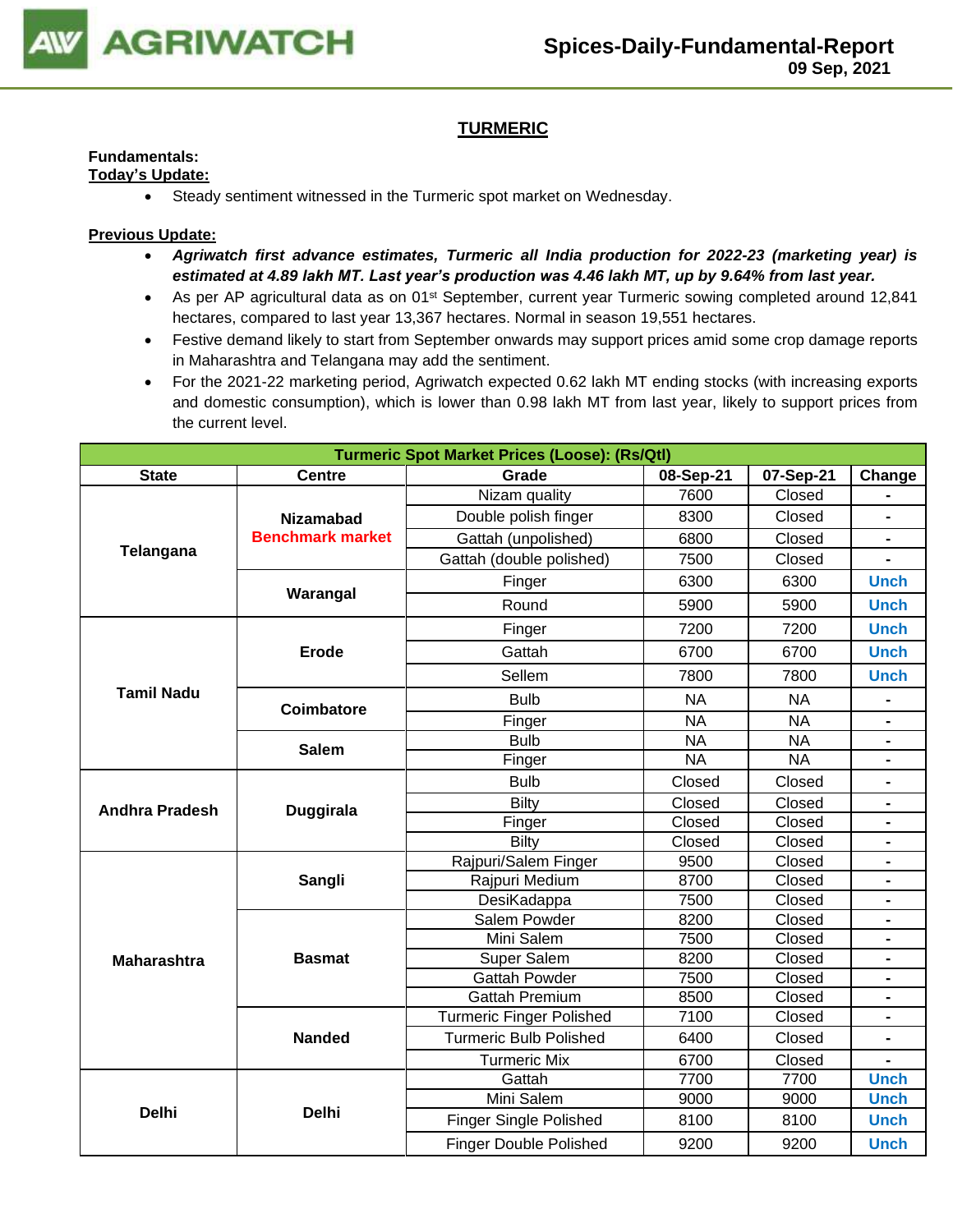

 **09 Sep, 2021**

| <b>State</b>          |                                                                                                                                                                                                                                                                                                                                                                            |                  |           |           |                      |
|-----------------------|----------------------------------------------------------------------------------------------------------------------------------------------------------------------------------------------------------------------------------------------------------------------------------------------------------------------------------------------------------------------------|------------------|-----------|-----------|----------------------|
|                       | <b>Centre</b>                                                                                                                                                                                                                                                                                                                                                              | <b>Parameter</b> | 08-Sep-21 | 07-Sep-21 | Change               |
| <b>Telangana</b>      |                                                                                                                                                                                                                                                                                                                                                                            | Arrival          | 200       | Closed    |                      |
|                       |                                                                                                                                                                                                                                                                                                                                                                            | Off-take         | 200       | Closed    | $\blacksquare$       |
|                       | Arrival & Off-take in bags $*(1 \text{ bag} = 75 \text{ Kg}),\#(1 \text{ bag} = 60 \text{ Kg})$<br><b>Nizamabad</b><br>Warangal<br>Arrival<br>Arrival<br>Erode<br>Off-take<br>Tamil Nadu<br>Coimbatore<br><b>Arrival</b><br>Arrival*<br><b>Salem</b><br>Arrival*<br><b>Duggirala</b><br>Sangli<br>Arrival#<br><b>Basmat</b><br>Arrival*<br><b>Nanded</b><br><b>Arrival</b> |                  | 200       | 100       | 100                  |
|                       |                                                                                                                                                                                                                                                                                                                                                                            |                  | 3000      | 2100      | 900                  |
|                       |                                                                                                                                                                                                                                                                                                                                                                            |                  | 3000      | 2100      | 900                  |
|                       |                                                                                                                                                                                                                                                                                                                                                                            |                  | NA.       | NA.       |                      |
|                       |                                                                                                                                                                                                                                                                                                                                                                            |                  | ΝA        | NA        | $\blacksquare$       |
| <b>Andhra Pradesh</b> |                                                                                                                                                                                                                                                                                                                                                                            |                  | Closed    | Closed    | $\blacksquare$       |
|                       |                                                                                                                                                                                                                                                                                                                                                                            |                  | NR.       | Closed    | $\blacksquare$       |
| <b>Maharashtra</b>    |                                                                                                                                                                                                                                                                                                                                                                            |                  | 3000      | Closed    |                      |
|                       |                                                                                                                                                                                                                                                                                                                                                                            |                  | 2000      | Closed    | $\blacksquare$       |
|                       |                                                                                                                                                                                                                                                                                                                                                                            |                  |           |           | <b>Arrival * Qtl</b> |

## **NCDEX-FUTURES MARKET**

| <b>Turmeric</b> |       |      |      |      |       |               |             |        |           |
|-----------------|-------|------|------|------|-------|---------------|-------------|--------|-----------|
| <b>Contract</b> | +/-\$ | Open | High | Low  | Close | <b>Volume</b> | Vol. Change | Οl     | OI Change |
| Sep-21          | 22    | 7880 | 8000 | 7792 | 7890  | .880          | $-1.235$    | 4.535  | -785      |
| <b>Oct-21</b>   |       | 8018 | 8186 | 7960 | 8030  | 3.810         | $-1.810$    | 10.130 | 890       |
| <b>Nov-21</b>   |       | 8118 | 8118 | 8118 | 8118  |               | -5          |        |           |

| <b>Spread</b> | <b>Sep-21</b> | <b>Oct-21</b> | <b>Nov-21</b> |
|---------------|---------------|---------------|---------------|
| <b>Basis</b>  | $-290$        |               |               |
| Sep-21        |               | 140           |               |
| <b>Oct-21</b> |               |               | 88            |

NB: Spot prices used for spread calculation is the basis Nizamabad for Nizam grade. Basis = Spot prices– Near month futures.

#### **NCDEX- STOCK POSITION**

| <b>Stocks</b>    | <b>Demat</b> | <b>In-Process</b>            | Total      |
|------------------|--------------|------------------------------|------------|
|                  | 07.09.2021   | 07.09.2021<br>$- -$<br>$- -$ | 07.09.2021 |
| Sangli           | 1302         |                              | 1302       |
| <b>Erode</b>     | $- -$        |                              | $- -$      |
| <b>Nizamabad</b> | 1323         |                              | 1323       |
| Warangal         | $- -$        |                              | $- -$      |
| (n1N)            |              |                              |            |

(**Quantity in MT)**

## **NCDEX Turmeric EED Wise Stock Position (Qty in MT) on 06th Sep, 2021**

| <b>EED</b>   | Sangli (Desi<br>Cuddapah) | <b>Sangli</b><br>(Rajapore) | <b>Nizamabad</b> | <b>Nizamabad</b><br>(Farmer Polished) | <b>Basmat</b><br>(Salem) | <b>Total</b> |
|--------------|---------------------------|-----------------------------|------------------|---------------------------------------|--------------------------|--------------|
| $10-0ct-21$  | $\sim$ $\sim$             | 237                         | 777              | $- -$                                 | $\sim$ $\sim$            | 1014         |
| $10-Nov-21$  | $\sim$ $\sim$             | 896                         | 190              | $\sim$ $\sim$                         | $- -$                    | 1086         |
| $10$ -Dec-21 | $- -$                     | 169                         | 166              | $- -$                                 | $- -$                    | 335          |
| $10$ -Jan-22 | $- -$                     | $- -$                       | 190              | $- -$                                 | $\sim$ $\sim$            | 190          |
| <b>Total</b> | $- -$                     | 1302                        | 1323             | $\sim$                                | $\sim$                   | 2625         |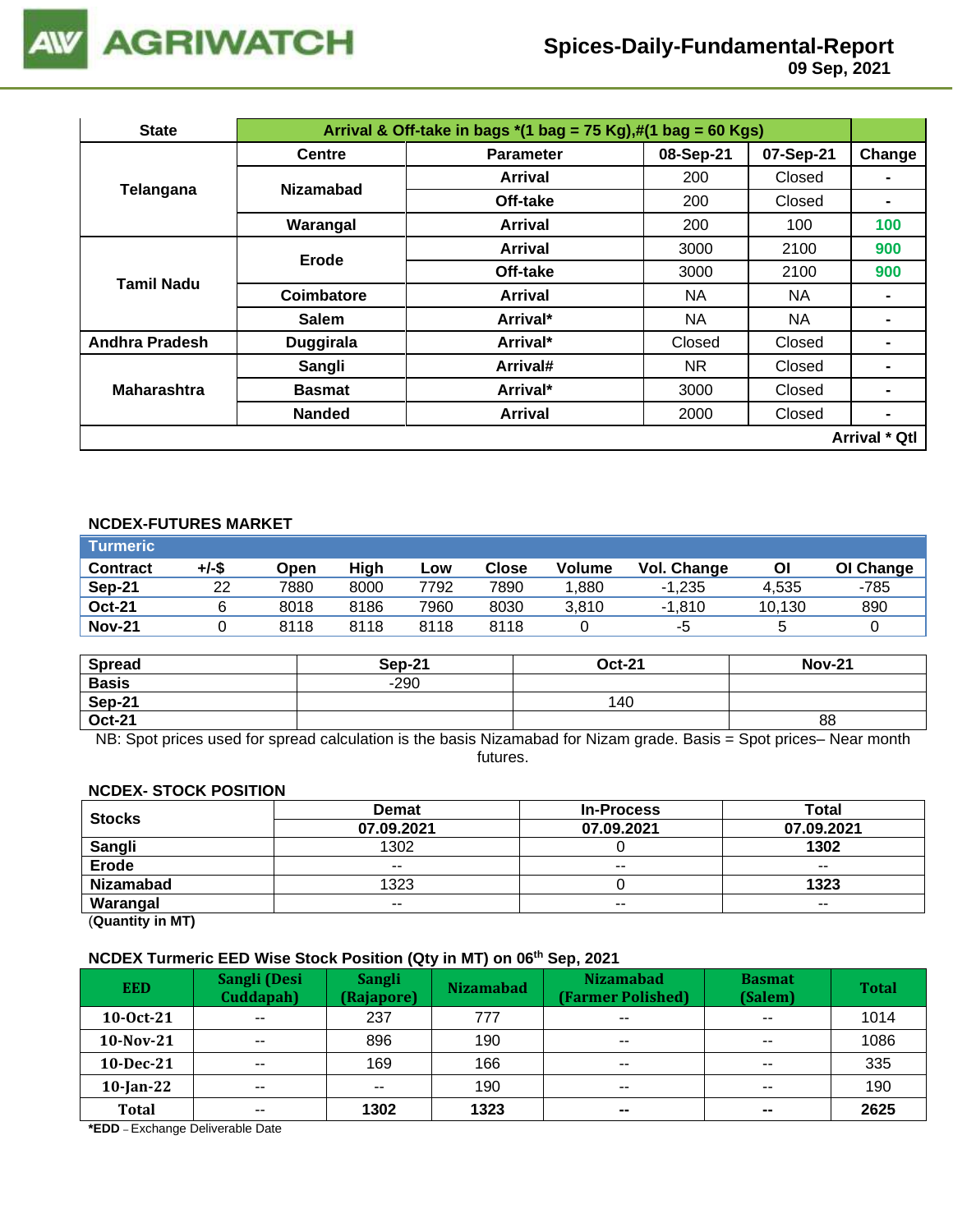

## **BLACK PEPPER**

## **Fundamentals:**

### **Today's Update:**

• Steady sentiment witnessed in the Black pepper market on Wednesday.

- Many farmers have been concerned that the availability of imported pepper reduces growers' prospects, especially during the recent Onam festival season. Meanwhile, demand is expected to increase in the near term.
- Shortage of containers and international freight rates skyrocketed affect pepper exports.
- The average export price of Vietnam pepper in the first 7 months of the year was about 3,291 USD/ton, up 51% over the same period last year.
- As per VPA, the Southeast and the Central Highlands are the two key regions for pepper development in the country. In these two areas, each cycle of pepper prices increased to a peak of 220,000 VND/kg, causing people to rush to grow pepper. But pepper prices also hit the bottom last year, at VND 34,000/kg, prompting households to cut them all down to plant other crops. And now, when pepper prices start to fluctuate and increase to 76,000 - 77,000 VND/kg, people are starting to plant new ones.
- Vietnam pepper from 2016 to the end of 2020, prices plummeted, sometimes only 34,000 VND/kg, households cut down pepper trees and switched to other crops, causing the area of pepper trees to decrease rapidly. Compared to 2016, Binh Phuoc now has 15,889 ha (down 563 ha) and the same situation also occurs in many other localities, such as: Dong Nai reduced by 1,638 ha to 12,000 ha, Ba Ria - Vung Tau reduced by 2,000 ha to 11,000 ha and Gia Lai decreased by 2,649 ha to 13,673.2 ha. Accompanied by a decrease in productivity, due to lack of care, pepper reduces both yield and quality.
- Although the actual pepper area (130,000 Ha.) has far exceeded the planned area (50,000 Ha.), but due to the increase in pepper prices, people continue to plant new ones.
- According to VPA, black pepper in the first half of 2021, exports of black pepper reached 118.54 thousand tons, down 11.2% in volume, but up 38.3% in value over the same period last year. 2020. In which, the amount of black pepper exported to many main markets reported, such as: China, India, Egypt, Germany, Russia.
- World pepper market will be active in the third quarter of 2021 due to an increase in demand after the US and European countries relax social distancing measures. Pepper prices are expected to stay high due to reduced supplies from Brazil, Indonesia and Vietnam, as per VPA.
- According to the International Pepper Organization (IPC), Vietnam's 2021 pepper harvest will reach 180,000 MT, down 40,000 tons compared to the previous forecast, and 60,000 tons lower (down 25%) compared to with the 2020 harvest.
- According to International Pepper Organization (IPC), in 2021, global pepper production is expected to reach 555 thousand tons, down 21 thousand tons compared to 2020 (576 thousand tons).
- Global pepper exports in 2020 recorded a slight increase of 2% at 481 thousand tons. The top three exporters are Vietnam, Brazil and Indonesia with a total market share of 89%.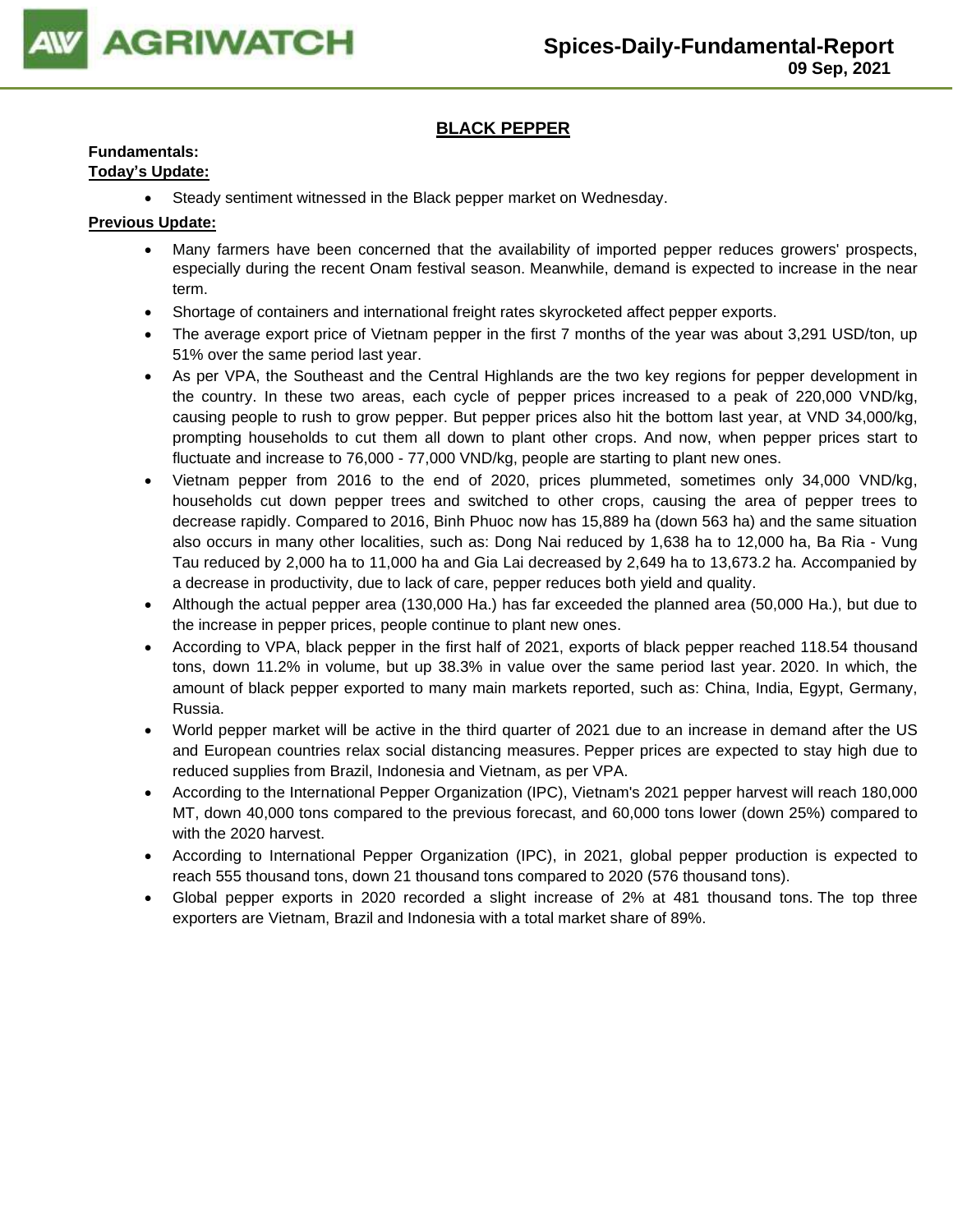

| <b>Black Pepper Spot Market Prices (Loose): (Rs/Qtl)</b> |                         |                                        |           |           |             |  |  |
|----------------------------------------------------------|-------------------------|----------------------------------------|-----------|-----------|-------------|--|--|
| <b>State</b>                                             | <b>Centre</b>           | Grade                                  | 08-Sep-21 | 07-Sep-21 | Change      |  |  |
| Kerala                                                   | Kochi                   | Ungarbled                              | 39600     | 39600     | <b>Unch</b> |  |  |
|                                                          | <b>Benchmark market</b> | Garbled                                | 41600     | 41600     | <b>Unch</b> |  |  |
| Karnataka                                                | Chikkamagaluru          | Ungarbled                              | 40500     | 40500     | <b>Unch</b> |  |  |
| <b>Delhi</b>                                             | <b>New Delhi</b>        | Unpolished                             | 43500     | 43500     | <b>Unch</b> |  |  |
|                                                          |                         | Number 11.5                            | 46000     | 46000     | <b>Unch</b> |  |  |
|                                                          |                         | <b>Arrivals &amp; Off-take in Tons</b> |           |           |             |  |  |
| <b>State</b>                                             | <b>Centre</b>           | <b>Parameter</b>                       | 08-Sep-21 | 07-Sep-21 | Change      |  |  |
| Kerala                                                   |                         | Arrivals                               | NA        | 36        |             |  |  |
|                                                          | Kochi                   | Off-take                               | <b>NA</b> | 36        |             |  |  |

|             | <b>Black Pepper FOB Prices (USD/MT)</b>                      |      |                                           |                                            |                                        |                              |  |  |  |  |
|-------------|--------------------------------------------------------------|------|-------------------------------------------|--------------------------------------------|----------------------------------------|------------------------------|--|--|--|--|
| <b>Date</b> | ex Kochi<br><b>Brazil</b><br>(India) ASTA<br><b>ASTA 570</b> |      | Lampung<br>(Indonesia)<br><b>ASTA 570</b> | Kuching (Sarawak,<br><b>Malaysia) ASTA</b> | <b>Ho Chi Minh</b><br>(Vietnam) 500g/l | Ho Chi<br><b>Minh 550g/l</b> |  |  |  |  |
| 31/08/21    | 3950                                                         | 5783 | 5383                                      | 6020                                       | 4025                                   | 4125                         |  |  |  |  |
| 01/09/21    | 3950                                                         | 5783 | 4281                                      | 6020                                       | 4025                                   | 4125                         |  |  |  |  |
| 02/09/21    | 3950                                                         | 5769 | 4282                                      | 6020                                       | 4025                                   | 4125                         |  |  |  |  |
| 03/09/21    | 3950                                                         | 5766 | 4288                                      | 6020                                       | 4025                                   | 4125                         |  |  |  |  |
| 06/09/21    | 3950                                                         | 5719 | 4294                                      | 6020                                       | 4025                                   | 4125                         |  |  |  |  |
| 07/09/21    | 3950                                                         | 5667 | 4308                                      | 6020                                       | 4115                                   | 4215                         |  |  |  |  |
| 08/09/21    | 4050                                                         |      | 4286                                      | 6020                                       | 4115                                   | 4215                         |  |  |  |  |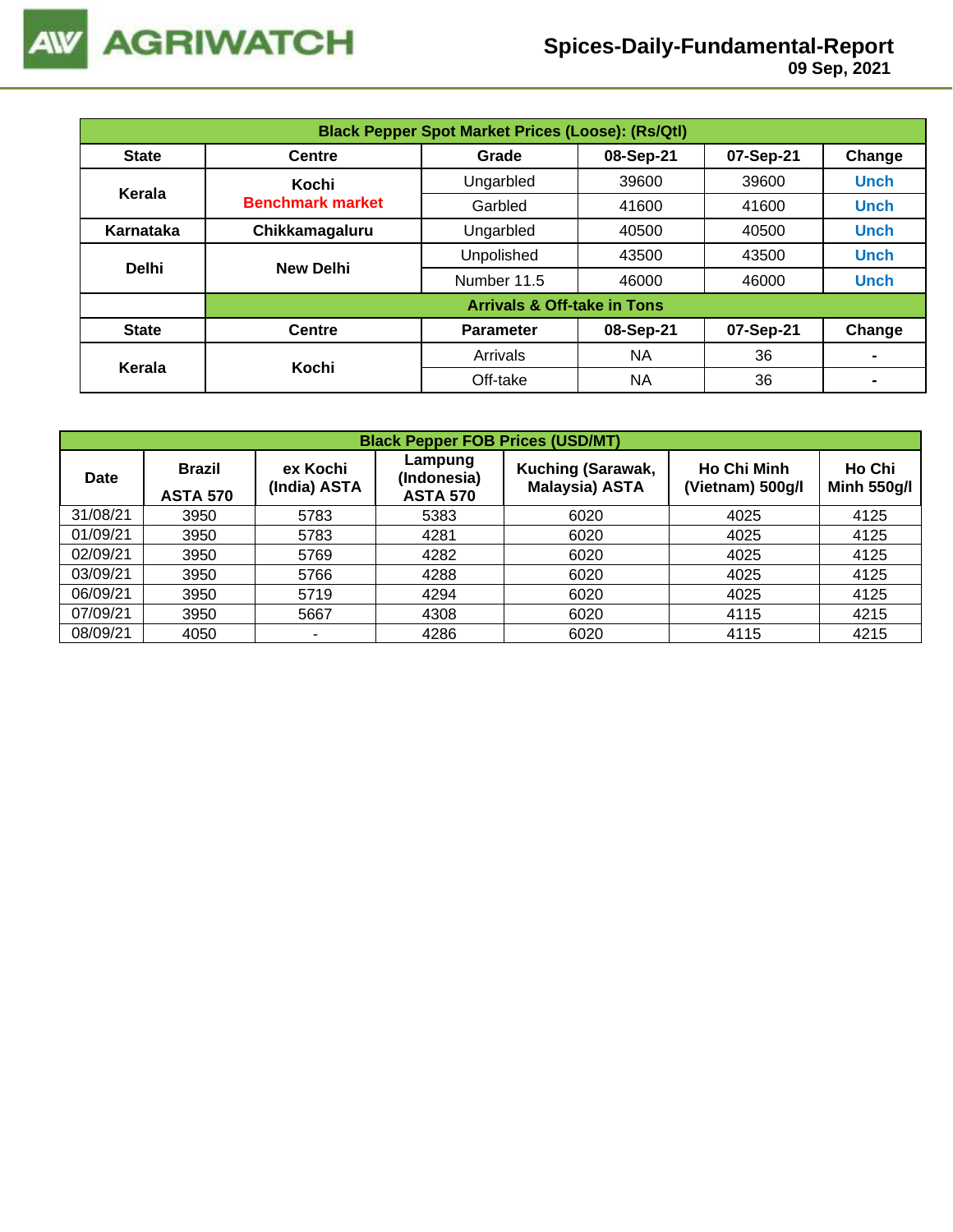

## **JEERA (CUMIN SEED)**

#### **Fundamentals: Today's Update:**

• Mixed sentiment witnessed in Jeera Unjha spot market on Wednesday.

- As we expected, buyers are active in the spot market from lower prices level. Farmers and stockists are only interested to releasing their produce at higher prices level.
- Currently lower rainfall reported in Gujarat Jeera growing regions also supported the prices. Current year Jeera sowing area may shift towards Soybean, Groundnut, Coriander, Ajwain, Fennel due to higher prices, sowing will start from October mid-week.
- As we expected earlier, domestic buyers and exporters reported active in the spot market from lower prices level.
- Lower supply reported as farmers are only interested to releasing their stocks at higher prices level.
- Export demand continuing at the Unjha spot market.
- *As per the Agriwatch production estimate, Jeera production for 2021-22 (marketing period) is estimated at 391,801 MT (around 71 lakh bags each of 55 kg) compared to last year's 451,451 MT (82 lakh bags).*

|              |                                                                                                                                                                                                                                                                                                                                                                                                                                                                                                                                                                                                                                                                                                                                                                                                                                                                                                                                                                                                                                                               | Jeera (Cumin Seed) Spot Market Prices (Loose): (Rs/Qtl) |                 |           |                      |  |
|--------------|---------------------------------------------------------------------------------------------------------------------------------------------------------------------------------------------------------------------------------------------------------------------------------------------------------------------------------------------------------------------------------------------------------------------------------------------------------------------------------------------------------------------------------------------------------------------------------------------------------------------------------------------------------------------------------------------------------------------------------------------------------------------------------------------------------------------------------------------------------------------------------------------------------------------------------------------------------------------------------------------------------------------------------------------------------------|---------------------------------------------------------|-----------------|-----------|----------------------|--|
| <b>State</b> | Grade<br>07-Sep-21<br><b>Centre</b><br>08-Sep-21<br>13700<br>13700<br>Local<br>Unjha<br><b>NCDEX Quality</b><br>14900<br>14900<br><b>Benchmark market</b><br>Poojari type /Machine Cut<br>15600<br>15600<br>1% Singapore<br>14625<br>14625<br>14375<br>14375<br>2% Singapore<br><b>Mundra Port (FoR)</b><br>15125<br>1 % European<br>15125<br>14875<br>14875<br>2% European<br>13635<br>Rajkot<br><b>NA</b><br>Local<br>13055<br>13925<br>Patan<br>Local<br><b>NA</b><br><b>Dhrol</b><br>12900<br>Local<br>Gondal<br>13755<br>13955<br>Local<br>15000<br>14000<br>Jodhpur<br>Local<br><b>Merta City</b><br>15500<br>15500<br>Local<br>14000<br><b>Nagaur</b><br>14500<br>Local<br><b>Anandpur Kalu</b><br>14500<br>14500<br>Local<br>Ganesh<br>15300<br>15300<br><b>New Delhi</b><br>Poojari type / Machine Cut<br>16600<br>16600<br>Arrival & Off-take in bags (1 bag = 55 kg)<br><b>Centre</b><br><b>Parameter</b><br>08-Sep-21<br>07-Sep-21<br>Arrival<br>10000<br>10000<br>Unjha<br>Off-take<br>10000<br>10000<br>Rajkot<br>Arrival*<br><b>NA</b><br>1500 |                                                         | Change          |           |                      |  |
|              |                                                                                                                                                                                                                                                                                                                                                                                                                                                                                                                                                                                                                                                                                                                                                                                                                                                                                                                                                                                                                                                               |                                                         |                 |           | <b>Unch</b>          |  |
|              |                                                                                                                                                                                                                                                                                                                                                                                                                                                                                                                                                                                                                                                                                                                                                                                                                                                                                                                                                                                                                                                               |                                                         |                 |           | <b>Unch</b>          |  |
|              |                                                                                                                                                                                                                                                                                                                                                                                                                                                                                                                                                                                                                                                                                                                                                                                                                                                                                                                                                                                                                                                               |                                                         |                 |           | <b>Unch</b>          |  |
|              |                                                                                                                                                                                                                                                                                                                                                                                                                                                                                                                                                                                                                                                                                                                                                                                                                                                                                                                                                                                                                                                               |                                                         |                 |           | <b>Unch</b>          |  |
|              |                                                                                                                                                                                                                                                                                                                                                                                                                                                                                                                                                                                                                                                                                                                                                                                                                                                                                                                                                                                                                                                               |                                                         |                 |           | <b>Unch</b>          |  |
| Gujarat      |                                                                                                                                                                                                                                                                                                                                                                                                                                                                                                                                                                                                                                                                                                                                                                                                                                                                                                                                                                                                                                                               |                                                         |                 |           | <b>Unch</b>          |  |
|              |                                                                                                                                                                                                                                                                                                                                                                                                                                                                                                                                                                                                                                                                                                                                                                                                                                                                                                                                                                                                                                                               |                                                         |                 |           | <b>Unch</b>          |  |
|              |                                                                                                                                                                                                                                                                                                                                                                                                                                                                                                                                                                                                                                                                                                                                                                                                                                                                                                                                                                                                                                                               |                                                         |                 |           |                      |  |
|              |                                                                                                                                                                                                                                                                                                                                                                                                                                                                                                                                                                                                                                                                                                                                                                                                                                                                                                                                                                                                                                                               |                                                         |                 |           | $-870$               |  |
|              |                                                                                                                                                                                                                                                                                                                                                                                                                                                                                                                                                                                                                                                                                                                                                                                                                                                                                                                                                                                                                                                               |                                                         |                 |           |                      |  |
|              |                                                                                                                                                                                                                                                                                                                                                                                                                                                                                                                                                                                                                                                                                                                                                                                                                                                                                                                                                                                                                                                               |                                                         |                 |           | $-200$               |  |
| Rajasthan    |                                                                                                                                                                                                                                                                                                                                                                                                                                                                                                                                                                                                                                                                                                                                                                                                                                                                                                                                                                                                                                                               |                                                         |                 |           | 1000                 |  |
|              |                                                                                                                                                                                                                                                                                                                                                                                                                                                                                                                                                                                                                                                                                                                                                                                                                                                                                                                                                                                                                                                               |                                                         |                 |           | <b>Unch</b>          |  |
|              |                                                                                                                                                                                                                                                                                                                                                                                                                                                                                                                                                                                                                                                                                                                                                                                                                                                                                                                                                                                                                                                               |                                                         |                 |           | $-500$               |  |
|              |                                                                                                                                                                                                                                                                                                                                                                                                                                                                                                                                                                                                                                                                                                                                                                                                                                                                                                                                                                                                                                                               |                                                         |                 |           | <b>Unch</b>          |  |
| <b>Delhi</b> |                                                                                                                                                                                                                                                                                                                                                                                                                                                                                                                                                                                                                                                                                                                                                                                                                                                                                                                                                                                                                                                               |                                                         |                 |           | <b>Unch</b>          |  |
|              |                                                                                                                                                                                                                                                                                                                                                                                                                                                                                                                                                                                                                                                                                                                                                                                                                                                                                                                                                                                                                                                               |                                                         |                 |           | <b>Unch</b>          |  |
|              |                                                                                                                                                                                                                                                                                                                                                                                                                                                                                                                                                                                                                                                                                                                                                                                                                                                                                                                                                                                                                                                               |                                                         |                 |           |                      |  |
| <b>State</b> |                                                                                                                                                                                                                                                                                                                                                                                                                                                                                                                                                                                                                                                                                                                                                                                                                                                                                                                                                                                                                                                               |                                                         |                 |           | Change               |  |
|              |                                                                                                                                                                                                                                                                                                                                                                                                                                                                                                                                                                                                                                                                                                                                                                                                                                                                                                                                                                                                                                                               |                                                         |                 |           | <b>Unch</b>          |  |
|              |                                                                                                                                                                                                                                                                                                                                                                                                                                                                                                                                                                                                                                                                                                                                                                                                                                                                                                                                                                                                                                                               |                                                         |                 |           | <b>Unch</b>          |  |
| Gujarat      |                                                                                                                                                                                                                                                                                                                                                                                                                                                                                                                                                                                                                                                                                                                                                                                                                                                                                                                                                                                                                                                               |                                                         |                 |           |                      |  |
|              | Patan                                                                                                                                                                                                                                                                                                                                                                                                                                                                                                                                                                                                                                                                                                                                                                                                                                                                                                                                                                                                                                                         | Arrival*                                                | 3               | 26        | $-23$                |  |
|              | <b>Dhrol</b>                                                                                                                                                                                                                                                                                                                                                                                                                                                                                                                                                                                                                                                                                                                                                                                                                                                                                                                                                                                                                                                  | Arrival*                                                | $\overline{NA}$ | 22        |                      |  |
|              | Gondal                                                                                                                                                                                                                                                                                                                                                                                                                                                                                                                                                                                                                                                                                                                                                                                                                                                                                                                                                                                                                                                        | Arrival                                                 | 1166            | 1260      | $-94$                |  |
|              | Jodhpur                                                                                                                                                                                                                                                                                                                                                                                                                                                                                                                                                                                                                                                                                                                                                                                                                                                                                                                                                                                                                                                       | Arrival                                                 | 800             | 600       | 200                  |  |
|              | <b>Merta City</b>                                                                                                                                                                                                                                                                                                                                                                                                                                                                                                                                                                                                                                                                                                                                                                                                                                                                                                                                                                                                                                             | Arrival                                                 | 3500            | 2500      | 1000                 |  |
| Rajasthan    | <b>Nagaur</b>                                                                                                                                                                                                                                                                                                                                                                                                                                                                                                                                                                                                                                                                                                                                                                                                                                                                                                                                                                                                                                                 | Arrival                                                 | <b>NA</b>       | <b>NA</b> |                      |  |
|              | <b>Anandpur Kalu</b>                                                                                                                                                                                                                                                                                                                                                                                                                                                                                                                                                                                                                                                                                                                                                                                                                                                                                                                                                                                                                                          | Arrival                                                 | <b>NA</b>       | <b>NA</b> |                      |  |
|              |                                                                                                                                                                                                                                                                                                                                                                                                                                                                                                                                                                                                                                                                                                                                                                                                                                                                                                                                                                                                                                                               |                                                         |                 |           | <b>Arrival * Qtl</b> |  |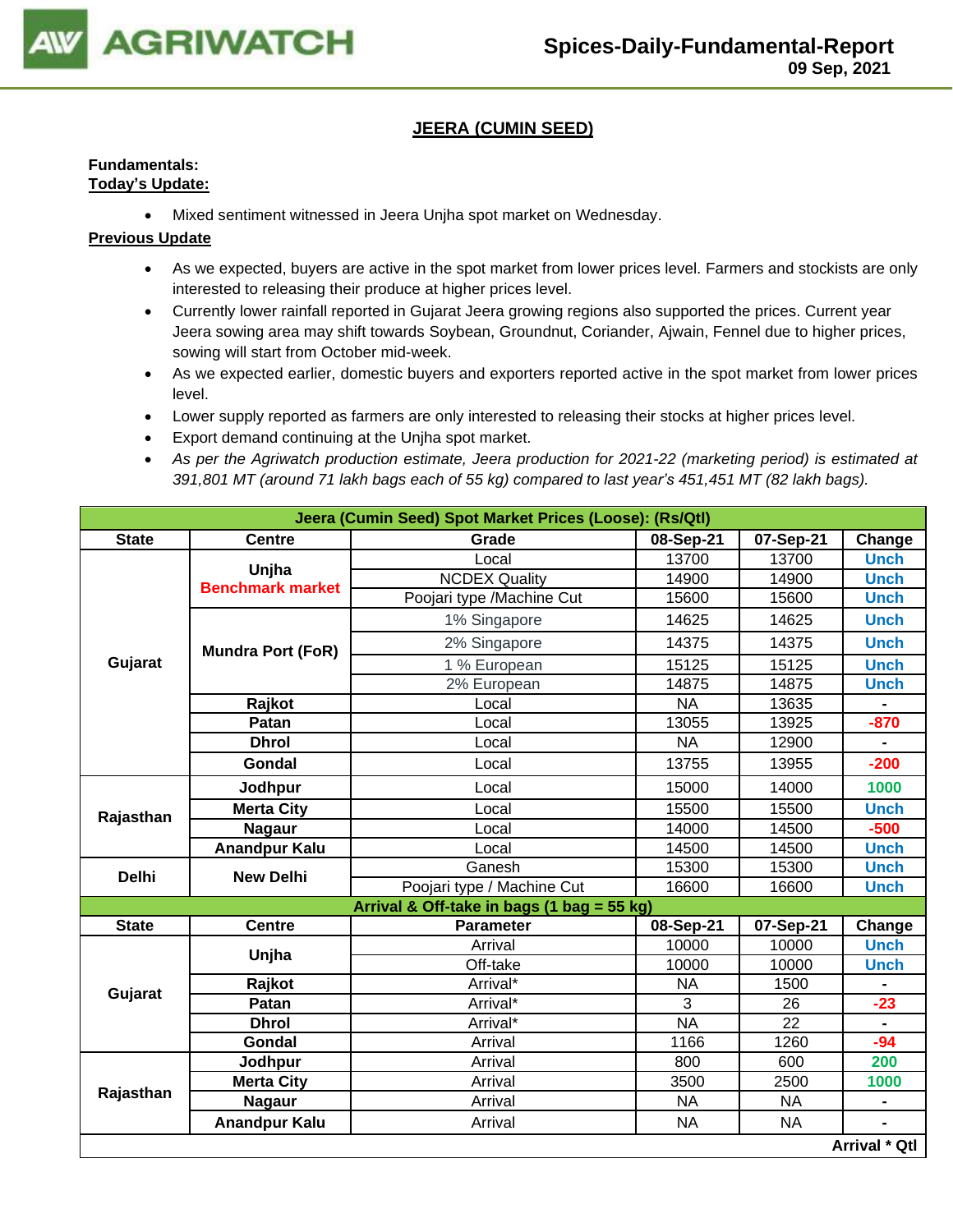## **NCDEX-FUTURES MARKET**

| <b>Jeera (Cumin Seed)</b> |          |       |       |       |              |        |             |       |           |
|---------------------------|----------|-------|-------|-------|--------------|--------|-------------|-------|-----------|
| <b>Contract</b>           | $+/-$ \$ | Open  | Hiah  | LOW   | <b>Close</b> | Volume | Vol. Change | ΟI    | OI Change |
| Sep-21                    | 80       | 14555 | 14735 | 14555 | 14630        | 1.116  | 921         | 3.378 | 3,600     |
| <b>Oct-21</b>             | 70       | 15095 | 15245 | 15040 | 15120        | 1.989  | 534         | 5.139 | 417       |
| <b>Nov-21</b>             |          | 15500 | 15500 | 15345 | 15350        | 54     | 45          | 99    | 48        |

| <b>Spread</b> | Sep-21 | <b>Oct-21</b> | <b>Nov-21</b> |
|---------------|--------|---------------|---------------|
| <b>Basis</b>  | 270    |               |               |
| <b>Sep-21</b> |        | 490           |               |
| <b>Oct-21</b> |        |               | 230           |

NB: Spread was done by taking Spot prices at Unjha or NCDEX Quality. Basis = Spot prices– Near month futures.

#### **NCDEX- STOCK POSITION**

| <b>Stocks</b> | Demat      | <b>In-Process</b> | Total          |  |
|---------------|------------|-------------------|----------------|--|
|               | 07.09.2021 | 07.09.2021        | 07.09.2021     |  |
| Jodhpur       | $- -$      | $- -$             | $\blacksquare$ |  |
| Unjha         | 3473       | 125               | 3598           |  |
| -----         |            |                   |                |  |

(**Quantity in MT)**

## **NCDEX Jeera (Cumin Seed) EED Wise Stock Position Qty in MT on 06th Sep, 2021**

| EED                 | <b>Jodhpur</b> | Unjha | <b>Total</b> |
|---------------------|----------------|-------|--------------|
| 10-Sep-21           | $\sim$ $-$     | 177   | 177          |
| 10-Oct-21           | $- -$          | 2349  | 2349         |
| 10-Nov-21           | $- -$          | 329   | 329          |
| 10-Dec-21           | $\sim$ $\sim$  | 177   | 177          |
| 10-Jan-22           | $\sim$ $\sim$  | 48    | 48           |
| 10-Feb-22           | $\sim$ $\sim$  | 362   | 362          |
| <b>Total</b><br>___ | $- -$          | 3442  | 3442         |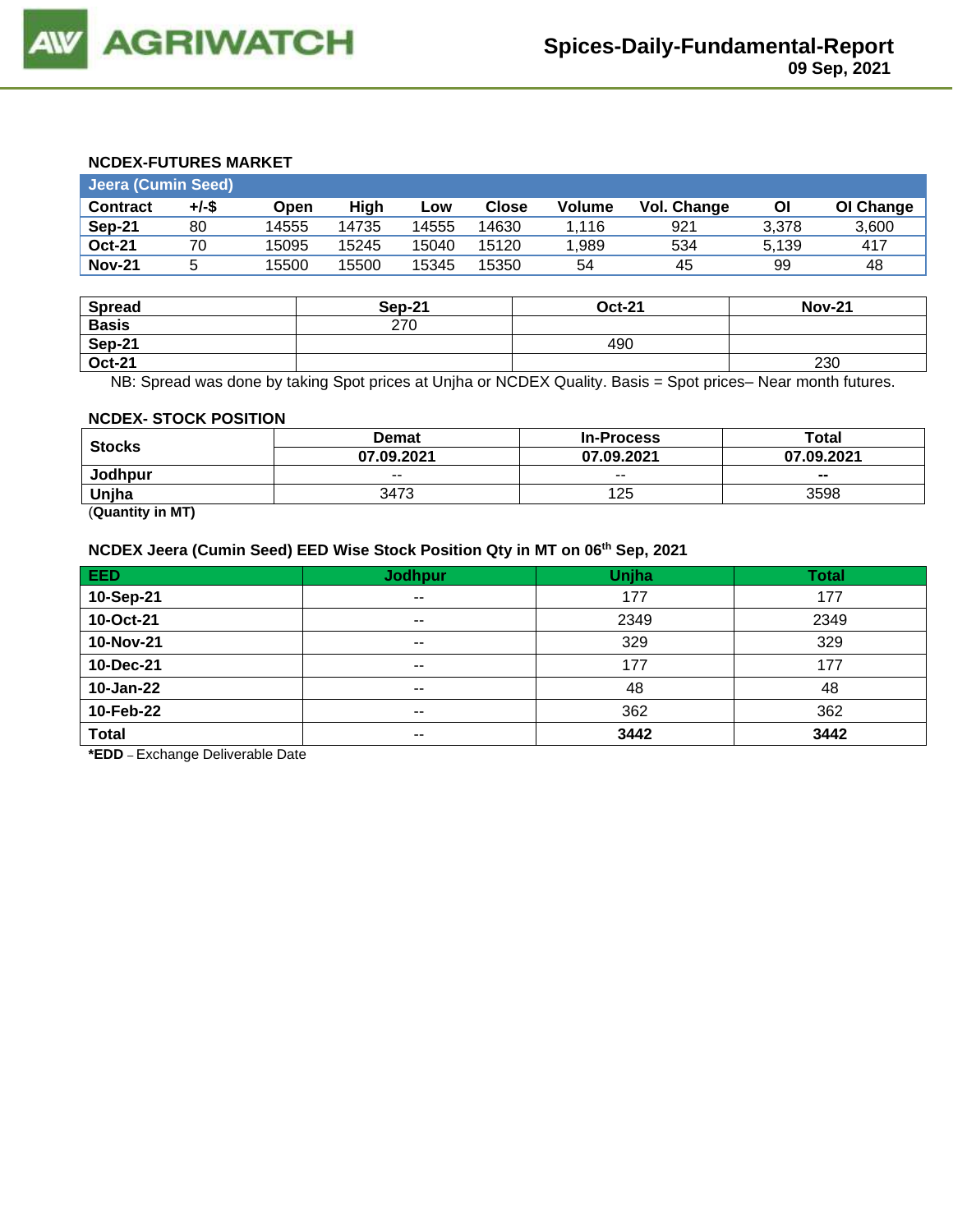

## **CARDAMOM**

#### **Fundamentals**

### **Today's Update:**

- Steady to firm sentiment witnessed in Cardamom spot market on Wednesday.
- Cardamom first round picking activity is continuing in Kerala growing regions.

- India's production for the coming marketing year 2021-22 (already started from August) expected better around 30,000 MT also put the cap on prices.
- Lower supply reported as Cardamom planters are not interested to releasing their produce at lower level.
- Cardamom planters were received higher prices last two years, therefore, they are taking care of their plants and favourable weather condition, is the main reason for expecting good crop in the coming year.
- As we expected earlier, the new Cardamom supply pressurizes the prices from higher levels due to increased production.
- Agriwatch estimates for 2020-21, India's Cardamom production would be around 22,000 23,000 MT, due to favourable weather conditions. Last year it was 19,000 – 20,000 MT.

| <b>Small Cardamom Spot Market Prices (Loose): (Rs/Kg)</b> |                         |                  |           |           |                |  |  |
|-----------------------------------------------------------|-------------------------|------------------|-----------|-----------|----------------|--|--|
| <b>State</b>                                              | <b>Auction Price</b>    |                  | 08-Sep-21 | 07-Sep-21 | Change         |  |  |
| Kerala                                                    | Sugandhagiri            | <b>Max price</b> | 1614      | 1427      | 187            |  |  |
|                                                           | <b>Benchmark market</b> | Avg. Price       | 1075      | 1024      | 51             |  |  |
|                                                           |                         | <b>Medium</b>    | 1000      | 1000      | <b>Unch</b>    |  |  |
|                                                           |                         | 6.5 (Bold)       | 1150      | 1150      | <b>Unch</b>    |  |  |
| <b>Delhi</b>                                              | <b>New Delhi</b>        | 7 (Bold)         | 1350      | 1350      | <b>Unch</b>    |  |  |
|                                                           |                         | 7.5 (Bold)       | 1550      | 1550      | <b>Unch</b>    |  |  |
|                                                           |                         | 8 (Bold)         | 1850      | 1850      | <b>Unch</b>    |  |  |
| Large Cardamom Spot Market Prices: (Rs/Kg)                |                         |                  |           |           |                |  |  |
|                                                           | Singtam                 | <b>Badadana</b>  | <b>NA</b> | <b>NA</b> | ۰              |  |  |
| <b>Sikkim</b>                                             | Singtam                 | Chotadana        | <b>NA</b> | <b>NA</b> | ۰              |  |  |
|                                                           | Gangtok                 | <b>Badadana</b>  | <b>NA</b> | NA        | ۰              |  |  |
|                                                           | Gangtok                 | Chotadana        | <b>NA</b> | <b>NA</b> | $\blacksquare$ |  |  |
| <b>West Bengal</b>                                        | Siliguri                | <b>Badadana</b>  | <b>NA</b> | <b>NA</b> | $\blacksquare$ |  |  |
|                                                           | Siliguri                | Chotadana        | <b>NA</b> | <b>NA</b> | ۰              |  |  |
| <b>Arrival &amp; Off-take in Kg</b>                       |                         |                  |           |           |                |  |  |
| <b>State</b>                                              | <b>Parameter</b>        | <b>Centre</b>    | 08-Sep-21 | 07-Sep-21 | Change         |  |  |
| Kerala                                                    |                         | <b>Arrivals</b>  | 50282     | 74769     | $-24487$       |  |  |
|                                                           | Sugandhagiri            | Off-take         | 45048     | 70547     | $-25499$       |  |  |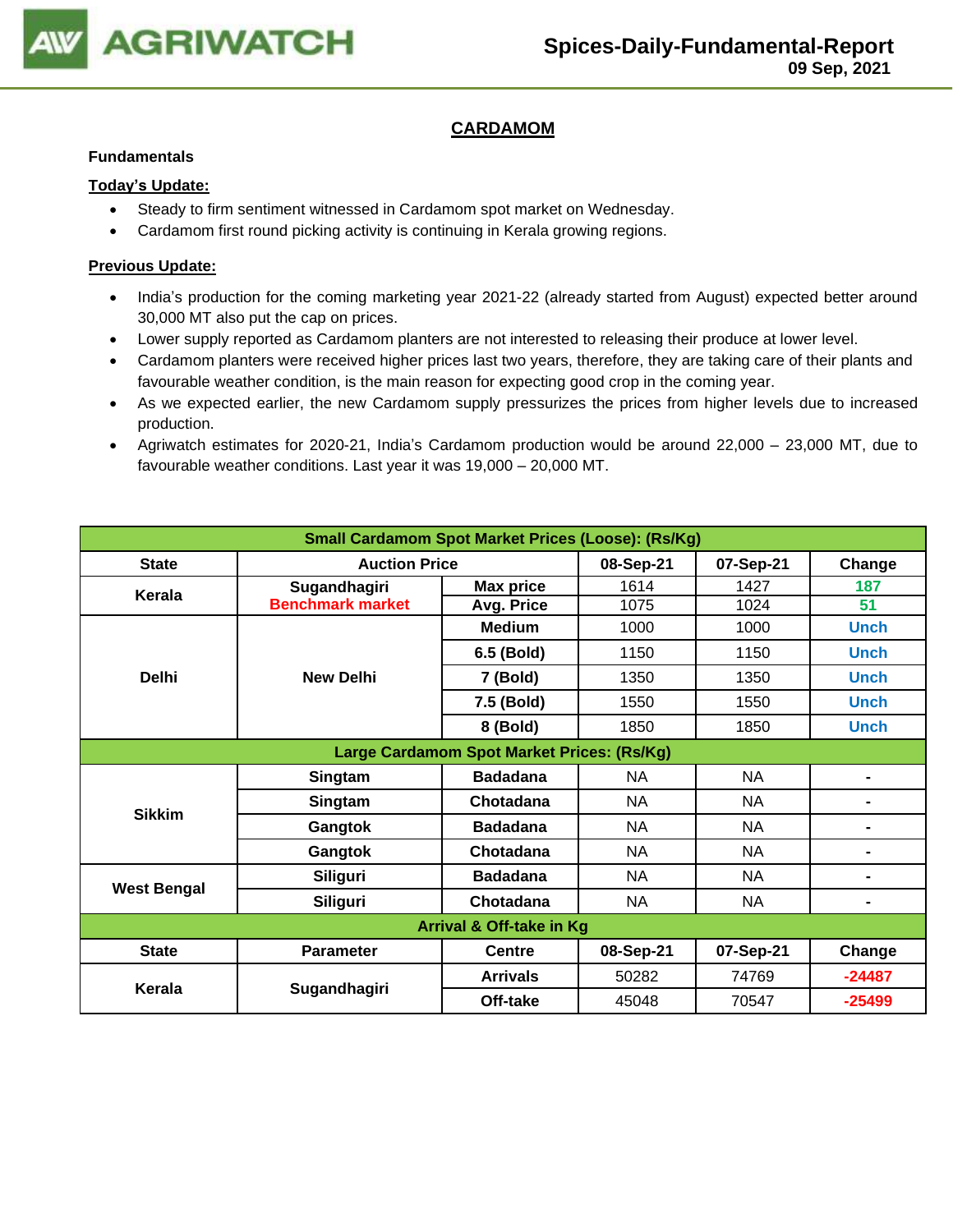

## **MCX-FUTURES MARKET**

| <b>Cardamom</b> |          |                          |       |       |               |                          |             |       |           |
|-----------------|----------|--------------------------|-------|-------|---------------|--------------------------|-------------|-------|-----------|
| <b>Contract</b> | $+/-$ \$ | Open                     | High  | Low   | <b>Close</b>  | Volume                   | Vol. Change | Οl    | OI Change |
| <b>Sep-21</b>   | $- -$    | $\sim$ $\sim$            | $- -$ | $- -$ | $\sim$ $\sim$ | $\overline{\phantom{a}}$ | $- -$       | $- -$ | $- -$     |
| <b>Oct-21</b>   | $- -$    | $-$                      | $- -$ | $- -$ | $- -$         | $\overline{\phantom{a}}$ | $- -$       | $- -$ | $- -$     |
| <b>Nov-21</b>   | $- -$    | $\overline{\phantom{a}}$ | $- -$ | $- -$ | $- -$         | $\overline{\phantom{a}}$ | $- -$       | $- -$ | $- -$     |

| <b>Spread</b> | <b>Sep-21</b>                                  | <b>Oct-21</b>            | <b>Nov-21</b>            |
|---------------|------------------------------------------------|--------------------------|--------------------------|
| <b>Basis</b>  | $\overline{\phantom{a}}$                       | $-$                      | $- -$                    |
| Sep-21        | $- -$                                          | $- -$                    | $- -$                    |
| <b>Oct-21</b> | $\hspace{0.1mm}-\hspace{0.1mm}-\hspace{0.1mm}$ | $\overline{\phantom{a}}$ | $\overline{\phantom{a}}$ |

NB: Spread was done by taking Spot prices of Average quality prices. Basis = Spot prices– Near month futures.

## **MCX- STOCK POSITION**

| <b>Stocks</b> | <b>Demat</b>             | <b>In-Process</b>        | <b>Total</b>             |  |
|---------------|--------------------------|--------------------------|--------------------------|--|
|               | 07.09.2021               | 07.09.2021               | 07.09.2021               |  |
| Vandanmedu    | $\overline{\phantom{0}}$ | $\overline{\phantom{0}}$ | $\overline{\phantom{0}}$ |  |
| T.N.(Bodi)    | $- -$                    | $- -$                    | $- -$                    |  |
| $\sim$        |                          |                          |                          |  |

(**Quantity in MT)**

#### **MCX Cardamom EED Wise Stock Position Qty in MT on 06th Sep, 2021**

| -6<br>- 2                | Vandanmedu | odi)<br>$\sqrt{2}$ | otal                     |
|--------------------------|------------|--------------------|--------------------------|
| $\blacksquare$           | $- -$      | $- -$              | $- -$                    |
| $\overline{\phantom{a}}$ | $- -$      | $- -$              | $\overline{\phantom{a}}$ |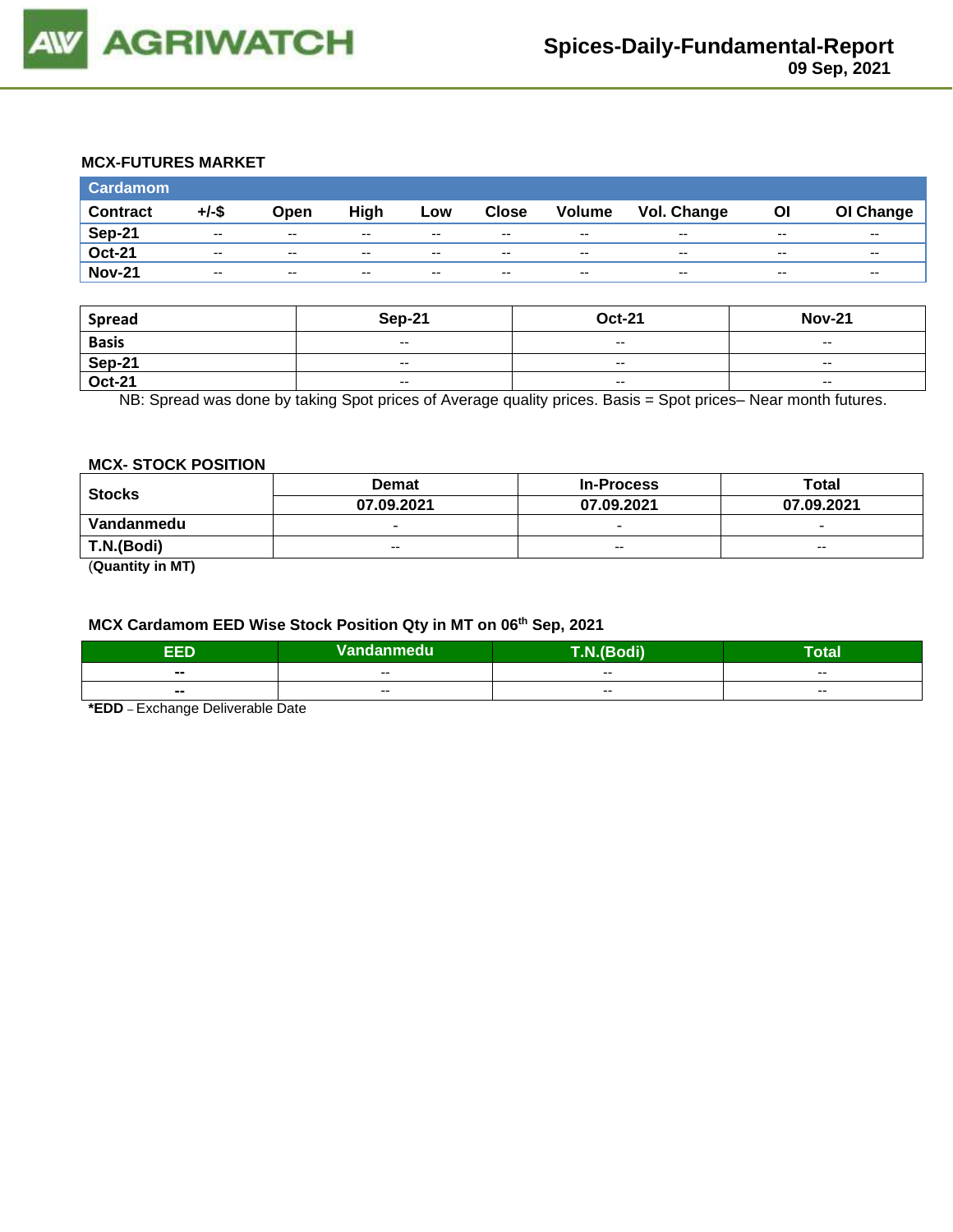

## **CORIANDER SEED**

# **Fundamentals:**

## **Today's Update:**

• Steady sentiment witnessed in Coriander spot market on Wednesday.

- Buyers from consumer center like Bihar, UP are active in the spot market mainly in Gondal, Kota, Ramganj etc. mandi due to good quality.
- Increasing arrivals reported in the spot market. Farmers are releasing their produce as coriander prices are higher compared to last year.
- Currently buyers reported inactive at the spot market. However, they may active in coming days as ending stocks slowly come down.
- *Agriwatch estimates lower ending stocks for 2021-22 (marketing year) likely to support Coriander prices in the coming days.*
- *As per Agriwatch production estimate, Coriander production for 2021-22 (marketing year) is estimated at 342,435 MT (85 lakh bags) compared to last year's 352,316 MT (88 lakh bags, 1 bag = 40 kg).*

| <b>Coriander Spot Market Prices (Loose): (Rs/Qtl)</b> |                               |                |           |           |                              |  |  |
|-------------------------------------------------------|-------------------------------|----------------|-----------|-----------|------------------------------|--|--|
| <b>State</b>                                          | <b>Centre</b>                 | Grade (New)    | 08-Sep-21 | 07-Sep-21 | Change                       |  |  |
|                                                       |                               | Eagle          | 7300      | 7300      | <b>Unch</b>                  |  |  |
|                                                       | Kota<br><b>Benchmark</b>      | Eagle(Split)   | 7800      | 7800      | <b>Unch</b>                  |  |  |
|                                                       | market                        | Badami         | 7000      | 7000      | <b>Unch</b>                  |  |  |
|                                                       |                               | Badami(Split)  | 7500      | 7500      | <b>Unch</b>                  |  |  |
|                                                       |                               | Eagle          | Closed    | 7200      |                              |  |  |
|                                                       |                               | Eagle(Split)   | Closed    | 7200      | $\blacksquare$               |  |  |
|                                                       | Ramganj                       | Badami         | Closed    | 7000      | $\blacksquare$               |  |  |
| Rajasthan                                             |                               | Badami(Split)  | Closed    | 7200      | $\blacksquare$               |  |  |
|                                                       |                               | Scooter        | Closed    | 8300      | $\blacksquare$               |  |  |
|                                                       | <b>Baran</b>                  | Eagle          | 7050      | 7050      | <b>Unch</b>                  |  |  |
|                                                       |                               | Badami         | 6850      | 6850      | <b>Unch</b>                  |  |  |
|                                                       |                               | Eagle          | 7200      | Closed    | $\blacksquare$               |  |  |
|                                                       | <b>Bhawani</b>                | 7000<br>Badami |           | Closed    | $\overline{a}$               |  |  |
|                                                       |                               | Scooter        | 7500      | Closed    | $\blacksquare$               |  |  |
|                                                       |                               | Double Paroot  | <b>NA</b> | Closed    | $\blacksquare$               |  |  |
|                                                       |                               | Badami         | 7000      | 7000      | <b>Unch</b>                  |  |  |
|                                                       | Guna                          | Eagle          | 7400      | 7400      | <b>Unch</b>                  |  |  |
| <b>Madhya Pradesh</b>                                 |                               | Scooter        | 7800      | 7800      | <b>Unch</b>                  |  |  |
|                                                       |                               | Badami         | 7000      | Closed    | $\blacksquare$               |  |  |
|                                                       | <b>Neemuch</b>                | Eagle          | 7400      | Closed    | $\blacksquare$               |  |  |
|                                                       |                               | Scooter        | <b>NA</b> | Closed    | $\qquad \qquad \blacksquare$ |  |  |
| Gujarat                                               | <b>Gondal</b>                 | Badami         | 7655      | 7630      | 25                           |  |  |
|                                                       |                               | Eagle          | 8155      | 7850      | 305                          |  |  |
|                                                       |                               | Eagle (Dal)    | <b>NR</b> | <b>NR</b> | $\blacksquare$               |  |  |
| <b>Delhi</b>                                          | <b>Khari Baoli</b><br>(Delhi) | Eagle          | <b>NR</b> | <b>NR</b> | $\blacksquare$               |  |  |
|                                                       |                               | Scooter        | <b>NR</b> | <b>NR</b> | $\blacksquare$               |  |  |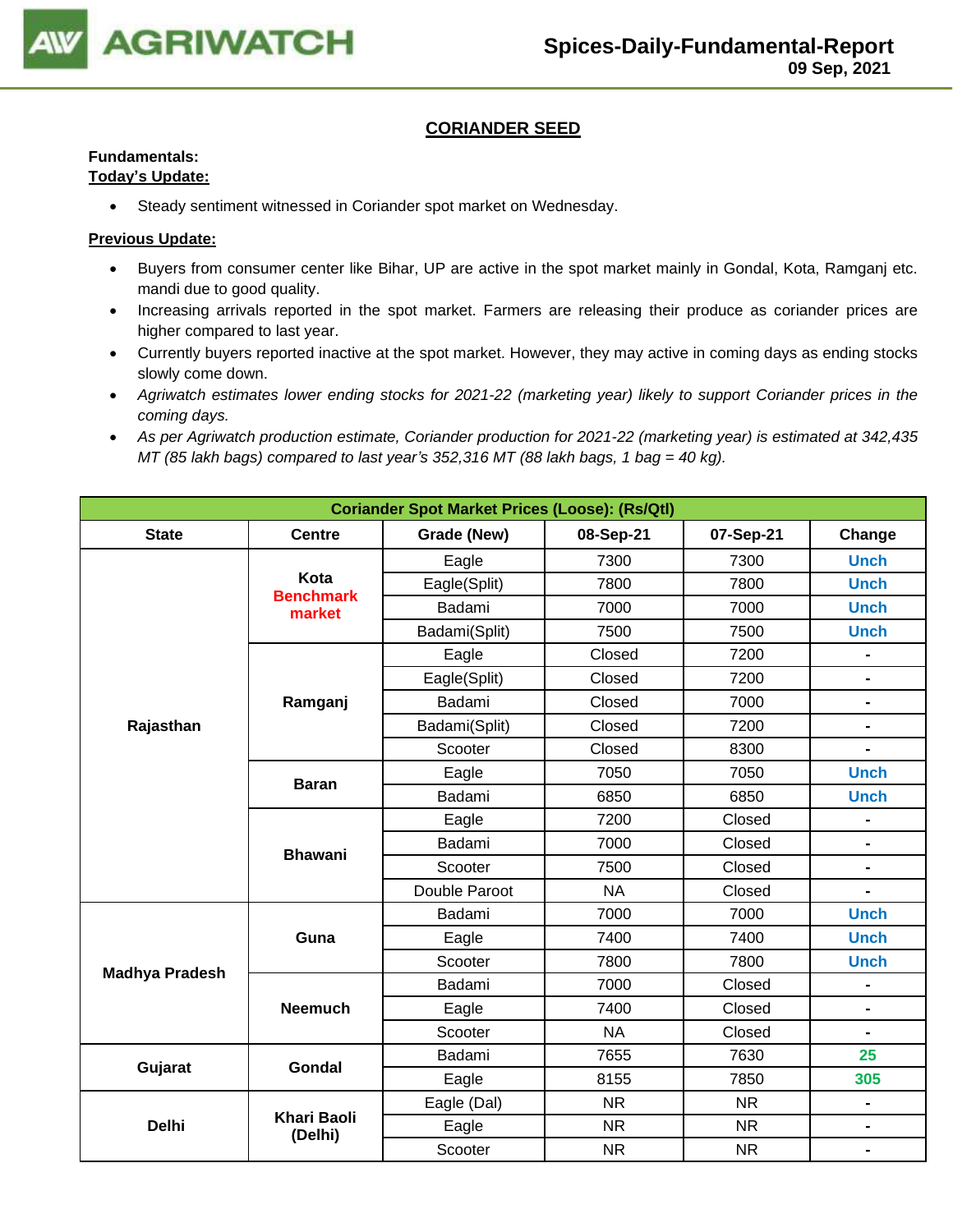

| Arrival & Off-take in bags (1 bag = 40 kg) |                |               |           |           |                |  |  |
|--------------------------------------------|----------------|---------------|-----------|-----------|----------------|--|--|
| <b>State</b>                               |                | <b>Centre</b> | 08-Sep-21 | 07-Sep-21 | Change         |  |  |
|                                            | Kota           | Arrival       | 700       | 500       | 200            |  |  |
|                                            |                | Offtake       | 700       | 500       | 200            |  |  |
|                                            | Ramganj        | Arrival       | Closed    | 4000      |                |  |  |
|                                            |                | Offtake       | Closed    | 4000      | $\blacksquare$ |  |  |
| Rajasthan                                  | <b>Baran</b>   | Arrival       | 1500      | 2000      | $-500$         |  |  |
|                                            |                | Offtake       | 1500      | 2000      | $-500$         |  |  |
|                                            | <b>Bhawani</b> | Arrival       | 250       | Closed    | $\blacksquare$ |  |  |
|                                            |                | Offtake       | 250       | Closed    | $\blacksquare$ |  |  |
| <b>Madhya Pradesh</b>                      | Guna           | Arrival       | 3000      | 4000      | $-1000$        |  |  |
|                                            |                | Offtake       | 3000      | 4000      | $-1000$        |  |  |
|                                            |                | Arrival       | 1000      | Closed    | $\blacksquare$ |  |  |
|                                            | <b>Neemuch</b> | Offtake       | 1000      | Closed    |                |  |  |

### **NCDEX-FUTURES MARKET**

| <b>Coriander</b> |       |      |      |      |       |               |             |       |           |
|------------------|-------|------|------|------|-------|---------------|-------------|-------|-----------|
| <b>Contract</b>  | +/-\$ | Open | High | Low  | Close | <b>Volume</b> | Vol. Change | Οl    | OI Change |
| Sep-21           | 34    | 8174 | 8238 | 8072 | 8140  | .205          | $-105$      | 3.475 | $-320$    |
| <b>Oct-21</b>    | 16    | 8440 | 8600 | 8420 | 8470  | .880          | 175         | 4.995 | 640       |
| <b>Nov-21</b>    |       | 8798 | 8798 | 8798 | 8798  |               |             |       |           |

| <b>Spread</b> | <b>Sep-21</b> | <b>Oct-21</b> | <b>Nov-21</b> |
|---------------|---------------|---------------|---------------|
| <b>Basis</b>  | $-840$        |               |               |
| Sep-21        |               | 330           |               |
| <b>Oct-21</b> |               |               | 328           |

NB: Spread was done by taking Spot prices of Average quality prices at Kota. Basis = Spot prices– Near month futures

#### **NCDEX- STOCK POSITION**

| <b>Stocks</b>           | <b>Demat</b> | <b>In-Process</b> | Total      |
|-------------------------|--------------|-------------------|------------|
|                         | 07.09.2021   | 07.09.2021        | 07.09.2021 |
| <b>Baran</b>            | -            |                   | $\sim$     |
| Gondal                  | 3766         | 30                | 3796       |
| Kota                    | 418          | 80                | 498        |
| Ramganj                 | -            |                   |            |
| (0.1222, 0.0122, 0.000) |              |                   |            |

(**Quantity in MT)**

## **NCDEX Coriander EED Wise Stock Position Qty in MT on 06th Sep, 2021**

| <b>EED</b>   | Gondal | Kota          | Ramganj Mandi            | <b>Total</b> |
|--------------|--------|---------------|--------------------------|--------------|
| 10-Sep-21    | 55     | 197           | $\overline{\phantom{a}}$ | 252          |
| 10-Oct-21    | 2405   | $- -$         | $- -$                    | 2405         |
| 10-Nov-21    | 417    | $- -$         | $- -$                    | 417          |
| 10-Dec-21    | 699    | 10            | $- -$                    | 709          |
| $10$ -Jan-22 | 170    | $\sim$ $\sim$ | $- -$                    | 170          |
| 10-Feb-22    | $- -$  | 190           | $- -$                    | 190          |
| <b>Total</b> | 3746   | 397           | $\overline{\phantom{a}}$ | 4143         |